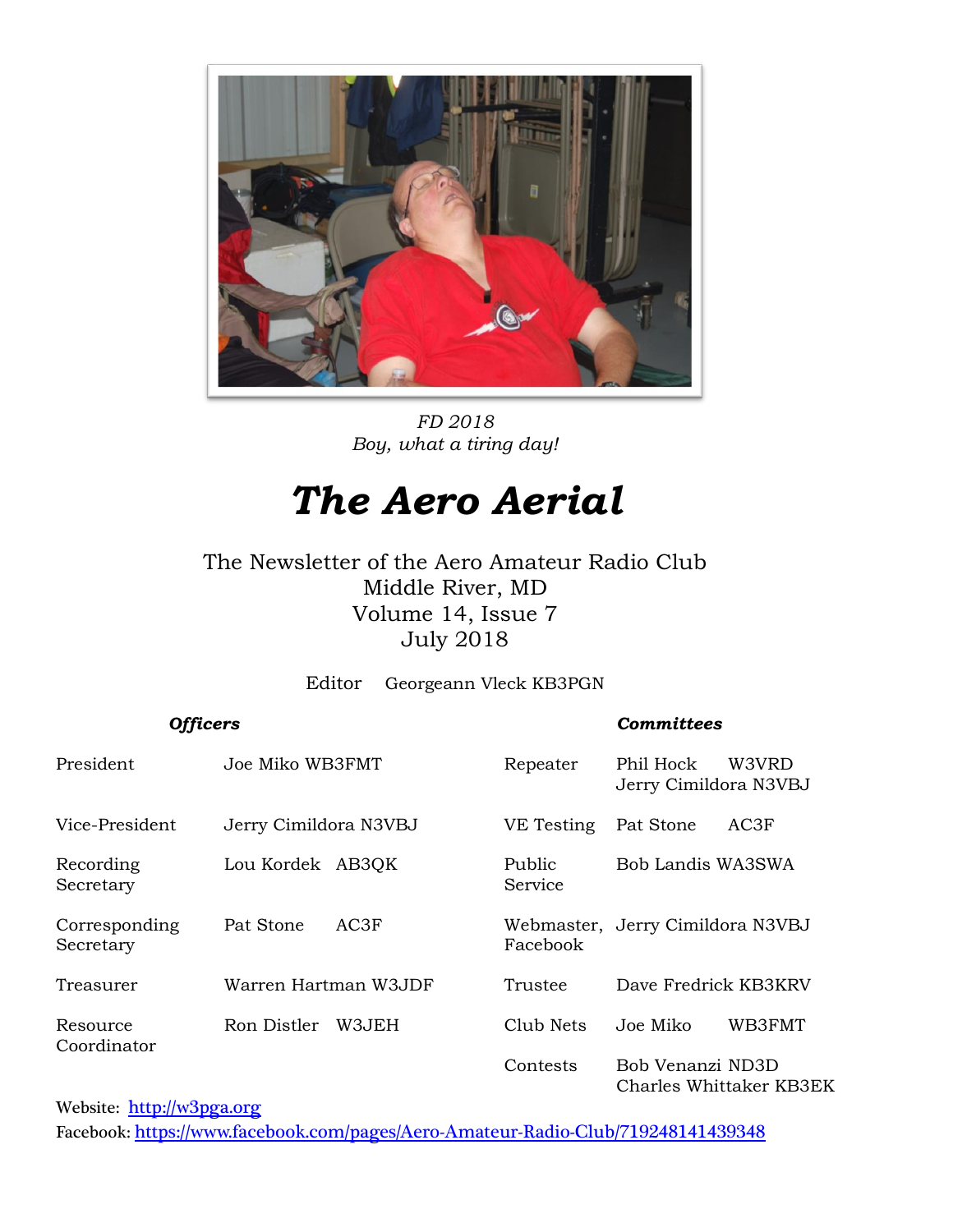### **About the Aero Amateur Radio Club**

#### **Meetings**

The Aero Amateur Radio Club meets at 7:30 pm on the first and third Wednesdays of the month at Essex SkyPark, 1401 Diffendall Road, Essex. Meetings begin at 7:30 p.m. local time. Meetings are canceled if Baltimore County Public Schools are closed or dismiss early.

#### Repeaters

| W3PGA        | 2 M: | INPUT : 147.84 MHz, OUTPUT : 147.24 MHz, PL 123.0                |
|--------------|------|------------------------------------------------------------------|
| W3PGA.       |      | <b>70 Cm:</b> INPUT : 444.575 MHz, OUTPUT : 449.575 MHz, PL123.0 |
| <b>W3JEH</b> |      | <b>1.25 M: INPUT : 222.24 MHz, OUTPUT : 223.84 MHz</b>           |

#### Club Nets

Second Wednesday Net – 10 Meters (28.445 MHz) @ 8 p.m. Local Time Fourth Wednesday Net – 2 Meters (147.24 MHz Repeater) @ 8 p.m. Local Time Fifth Wednesday Net – 70 Centimeters (449.575 MHz Repeater) @ 8 p.m. Local Time

#### Radio License Exams

The Aero Amateur Radio Club sponsors Amateur Radio License Exams with the ARRL VEC. Examination sessions are throughout the year. Walk-ins are welcome; arrive no later than 30 minutes after start time. \$15 charge.

#### 2018 Examination Schedule

| Time: | 1:15 pm                    |  |
|-------|----------------------------|--|
|       | Dates: Sunday, Sept. 23    |  |
|       | Where: White Marsh Library |  |

White Marsh Library, 8133 Sandpiper Circle, White Marsh, MD Contact: Patricia Stone AC3F, email: [ac3f@juno.com,](mailto:ac3f@juno.com) landline: 410-687-7209

#### LOCAL AREA NETS

| Day                    | <b>Time</b>   | Freq. (MHz)   | <b>Net Name</b>                           |
|------------------------|---------------|---------------|-------------------------------------------|
| Daily                  | $9 - 10$ am   | 145.330       | <b>Oriole Net</b>                         |
| Daily                  | 6 pm          | 3.820         | Maryland Emergency Phone Net              |
| Daily                  | $6:30 - 7$ pm | 145.330 no PL | Balto. Traffic Net (b/u 146.670 PL 107.2) |
| Daily                  | 7 pm & 10 pm  | 3.643         | <b>MD/DC/DE Traffic Net</b>               |
| $2nd$ Tue              | $7:30$ pm     | 146.670       | <b>Baltimore County RACES Net</b>         |
| $2nd$ Wed              | 8 pm          | 28.445        | <b>Aero ARC Net</b>                       |
| $4th$ Wed              | 8 pm          | 147.240       | <b>Aero ARC Net</b>                       |
| $5th$ Wed              | 8 pm          | 449.575       | <b>Aero ARC Net</b>                       |
| Fridays                | $7:30$ pm     | 145.330       | Back in the Day Net                       |
| When activated by NOAA |               | 147.030       | SkyWarn (primary)                         |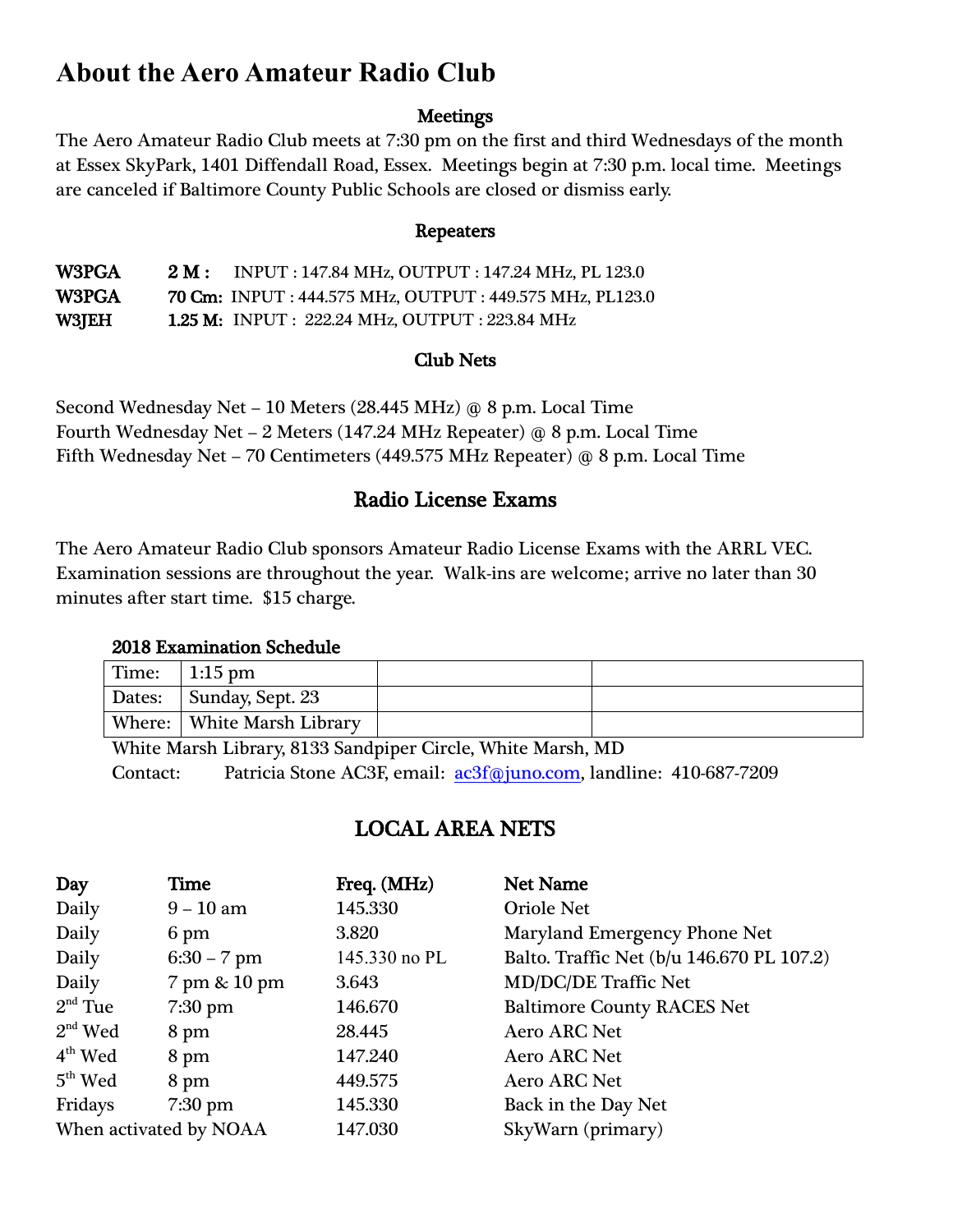## **NO MEETING ON JULY 4**

Aero Club is closed temporarily for the Independence Day holiday.

## **NET REPORTS**

#### **6-13-18: No 10 m net.**

NCS WB3FMT Joe tried but had a high noise level S7 – S9 and a high SWR. With 10 minutes of calling, no one heard him. After he closed the net at 20:10 local, he discovered that a bad 2 way switch, replaced it with a spare and everything seemed to work OK.

#### **6-27-18: 2 m net on the 449.575r, 20:00 to 20:20 local.**

The Aero ARC had its 2meter net on the 440 machine this week because of a damaged control cable on the roof of Kenwood High School.

W3PGA NCS Joe Essex, KC3FBM Franklin Parkville, W3VRD Phil Essex, AC3F Pat Middle River, N3VBJ Jerry Remote from Joliet, Il, KB3JVP Ken Middle River, K3TEL Arnold Towson (Able to talk to Pat after the net)

7 members on the net. Topics: Field Day, and the down 24 repeater. Phil suggested that we use 24 in a simplex mode to keep it active. Jerry will notify TMARC. A solution to fix the repeater control line will be addressed at the next meet to be held on July  $18^{\text{th}}$ .

## **Upcoming Second Meeting Presentations**

| Date       | Topic                        |
|------------|------------------------------|
| <b>TBA</b> | FT8 – New Digital Mode       |
| <b>TBA</b> | Contest Logging with N1MM    |
| <b>TBA</b> | The Acu-rite Weather Station |

*Presenter* Phil W3VRD Bob ND3D ?Kelly KC3APF

These presentations will be given at the Essex SkyPark FBO building after the business meeting.

*Any questions call Joe Miko at 443-956-0197.* Presenters who wish to submit a description of their talk may email it to Georgeann at **KB3PGN@reagan.com** for inclusion in the Aerial.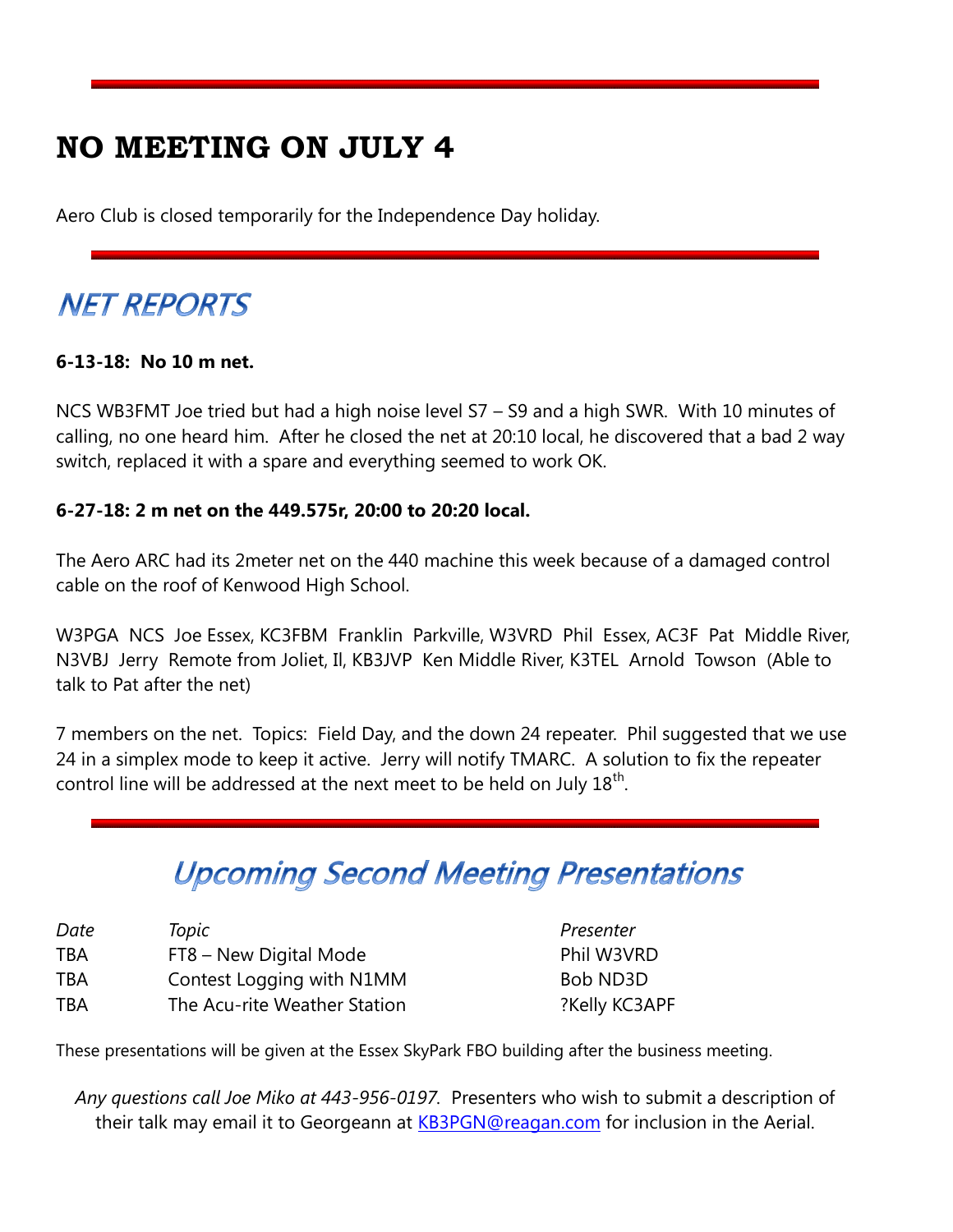

**VE CORNER**  *by Pat Stone, AC3F*

The AERO VE Team held its third test session for 2018 on Sunday, May 27th, at the White Marsh Library. We served 6 applicants. Congratulations to new Generals KN4GXB John Lesser, KE0SBP Nathan Salminen, KC3KZD Steve Weeks, and new techs KC3LOX Dominik Gothe and KC3LOY Alex Krowzow.

A very special thanks to VE's: WB3FMT, KD3TP, KC3FBL, KC3FBM, and special assistant WA3QLY for sacrificing part of their Memorial Day weekend to assist me with this session. You all did a great job. It was a pleasure working with all of you.

## **UPCOMING HAMFESTS and EVENTS**

#### **Sunday, August 5, 2018: 68th Annual Berryville Hamfest**

Clarke County Ruritan Fairgrounds, Berryville, VA Sponsor: Shenandoah Valley Amateur Radio Club Website: [ [http://svarc.us/hamfest/>](http://svarc.us/hamfest/)

#### **Saturday, September 01, 2018: Pennsylvania State Convention (Uniontown Gabfest)**

Uniontown ARC Clubhouse, Uniontown, PA Sponsor: Uniontown Amateur Radio Club For more info, click on: [<http://w3pie.org/gabfest.htm> ] Printable Flyer: [<http://www.w3pie.org/W3PIEUARCHamfest2018.pdf> ]

#### **Saturday, September 8, 2018: Virginia Beach Hamfest**

Virginia Beach Convention Center, Virginia Beach, VA For more info, click on: [ [http://virginiabeachhamfest.com/>](http://virginiabeachhamfest.com/)

#### **Sunday, October 7, 2018: CARAfest**

Howard County (Maryland) Fairgrounds Sponsor: Columbia Amateur Radio Association For more info, click on: [<http://www.carafest.org/> ]

#### **Saturday, December 8, 2018: Third Annual SantaFest**

American Legion Youth Camp, Cheltenham, MD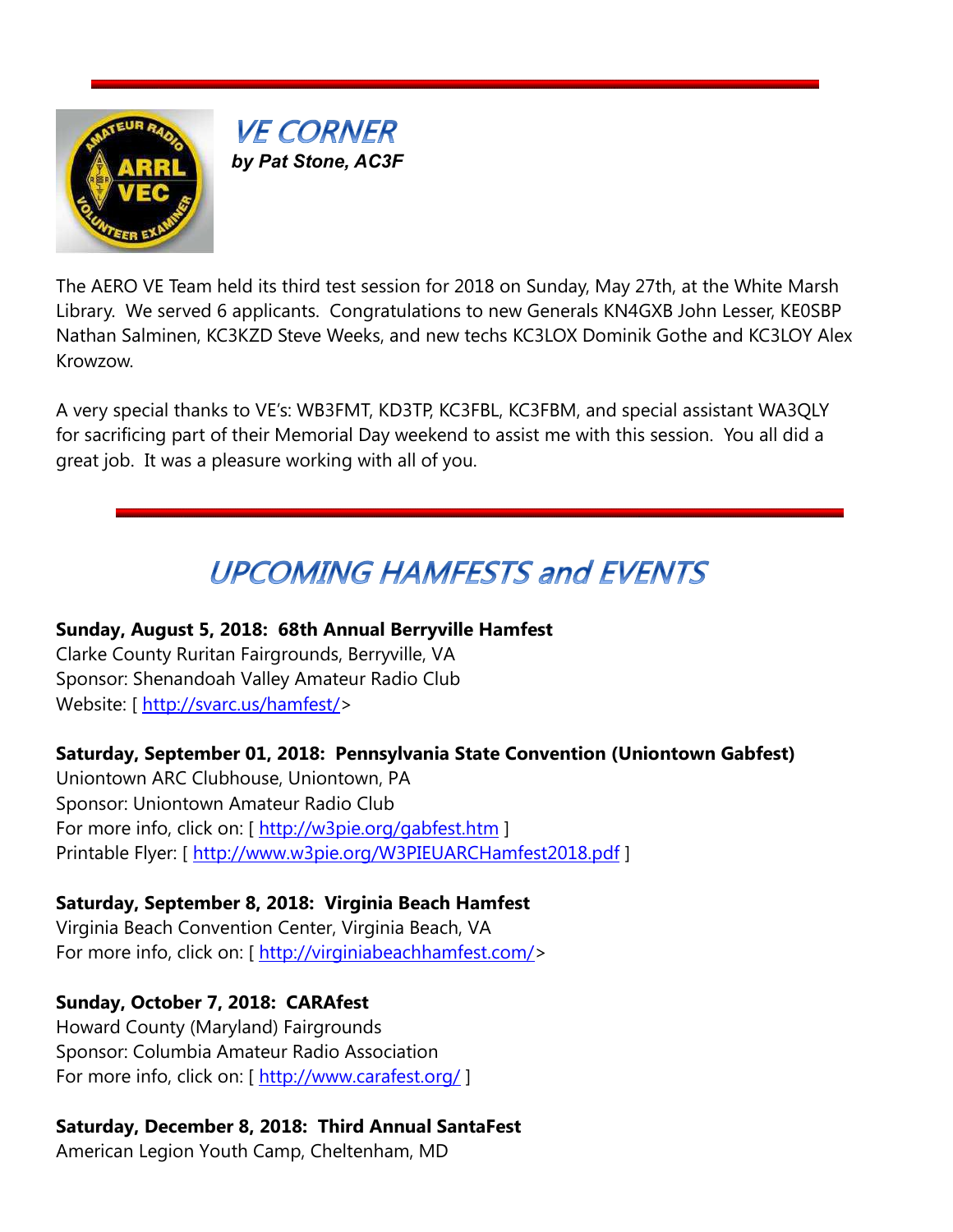Sponsor: Prince George's County Emergency Radio Association & American Legion For more info, click on: [<http://pgares.org/santafest/> ]

You may view upcoming Hamfests at:<http://www.arrl.org/hamfests-and-conventions-calendar>

#### **INFORMATION FOR NEW HAMS**

from MDC Section Manager Marty Pittinger Source: MDC Section News, Vol. 13, No. 06, June 14, 2018

#### *PROPAGATION*

The current Solar Cycle 24 is declining much more quickly than early predicted as the smoothed predicted sunspot number over the past few months is lower than forecasted. There is no indication by space weather experts of an early start of Solar Cycle 25 - expected to begin in late 2019 and continue through 2030.

Space weather conditions are to remain nominal for the next 30 days. Predicted solar flux is approx. 73 for ARRL Field Day 2018. Predicted planetary 'A' index will be around 5 to 8 during FD 2018.

Northern Hemisphere summer solstice is Thursday, June 21, just before ARRL Field Day weekend, so look for possible sporadic-E propagation on 10m, and 6M. With higher the normal Field Day 2018 temperatures and slight then higher chance of participation; less likely chance of VHF tropo-ducting. Remember to listen for 'Beacon' stations the gauge HF propagation, especially 10m - listen for those DXpeditions. Another excellent tool in the VOA Propagation Tool <http://www.voacap.com/p2p/index.html>

See WM7D's Solar Resource Page - <http://www.wm7d.net/hamradio/solar/>

**MSN CW TRAINING** - Remember that the MSN provides CW training daily for newcomers to the mode, or those wishing to refresh their skills, daily at 7:30 PM on 3563 kHz.

Each trainee works with an assigned instructor off the net frequency to receive radiograms containing training information. Instructors work with each student at their own desired speed and check-in schedule. All are encouraged to master the art of CW via this net or personal training in order to support and join the ranks of our MDD Section CW net. Robin, AA3SB, MDD NM, and the veteran staff, will be glad to help you advance to the evening CW full Cycle 4 of the NTS.

#### *FREE CERT TRAINING AVAILABLE IN THE DC AREA*

Community Emergency Response Team (CERT) training via Homeland Security and Emergency Management Agency (HSEMA) and UCC will hold CERT training on July 10, 12, 17 and 19.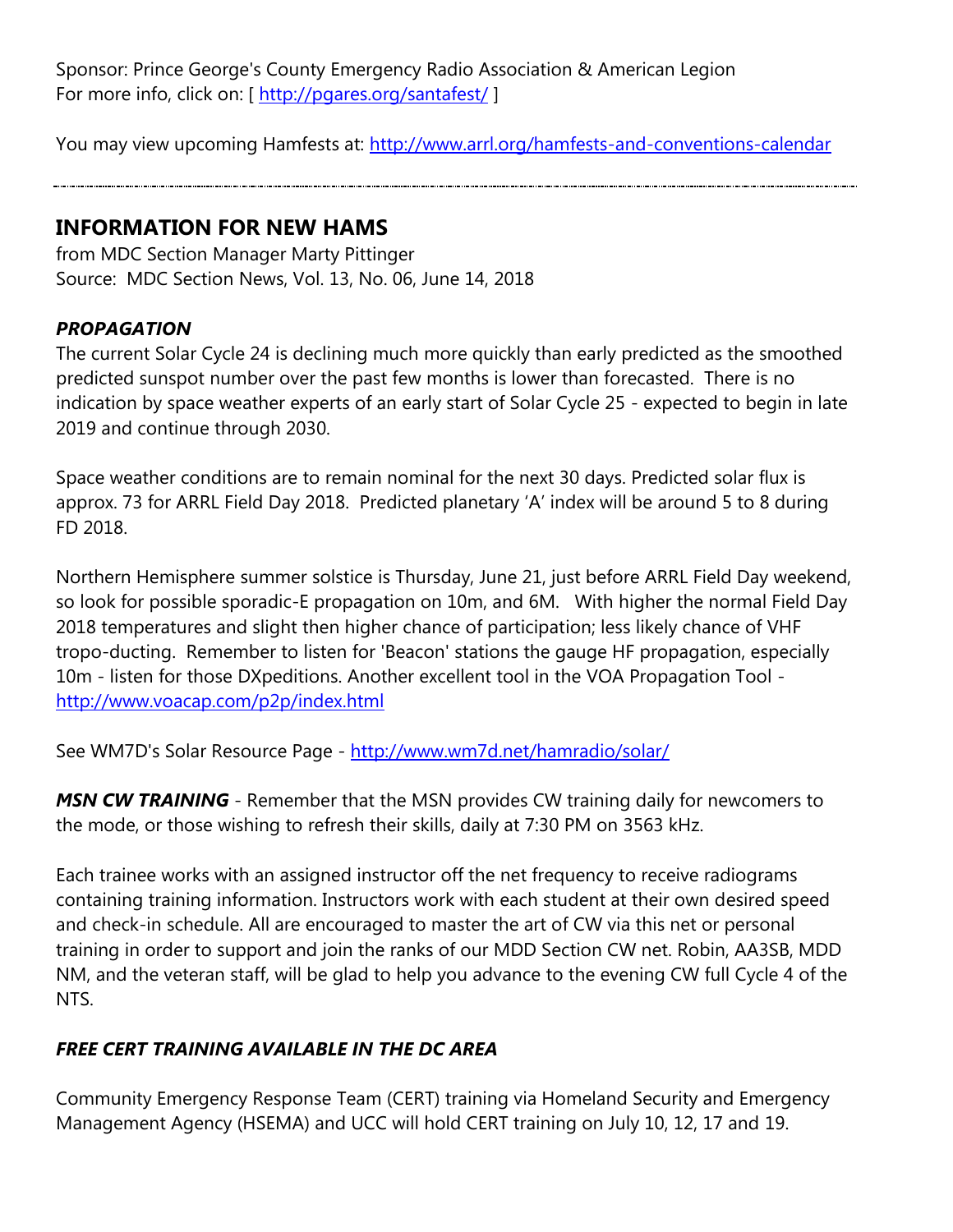You may register at [https://volunteer.dc.gov/pages/pages/108.](https://volunteer.dc.gov/pages/pages/108) Participants can apply to any time up to two weeks before the start of the course. Acceptances will be sent prior to the start of the course.

## **Fun Facts**

February 17, 1965: U.S. Spacecraft Ranger 8 was launched from Cape Kennedy, Fla. and made a crash landing on the moon 3 days later after sending back more than 7000 pictures.



*Ranger 8 image of the Moon from 302 km. The image was taken on 20 February 1965 and 9:55 UT, two and a half minutes before the spacecraft impacted on the lunar surface. The two large craters at upper center are Ritter (above left) and Sabine, each about 30 km in diameter. The Apollo 11 landing site is just off the right edge of the image at about 4:00. The image is about 130 km across and north is up. (Ranger 8, A030)*